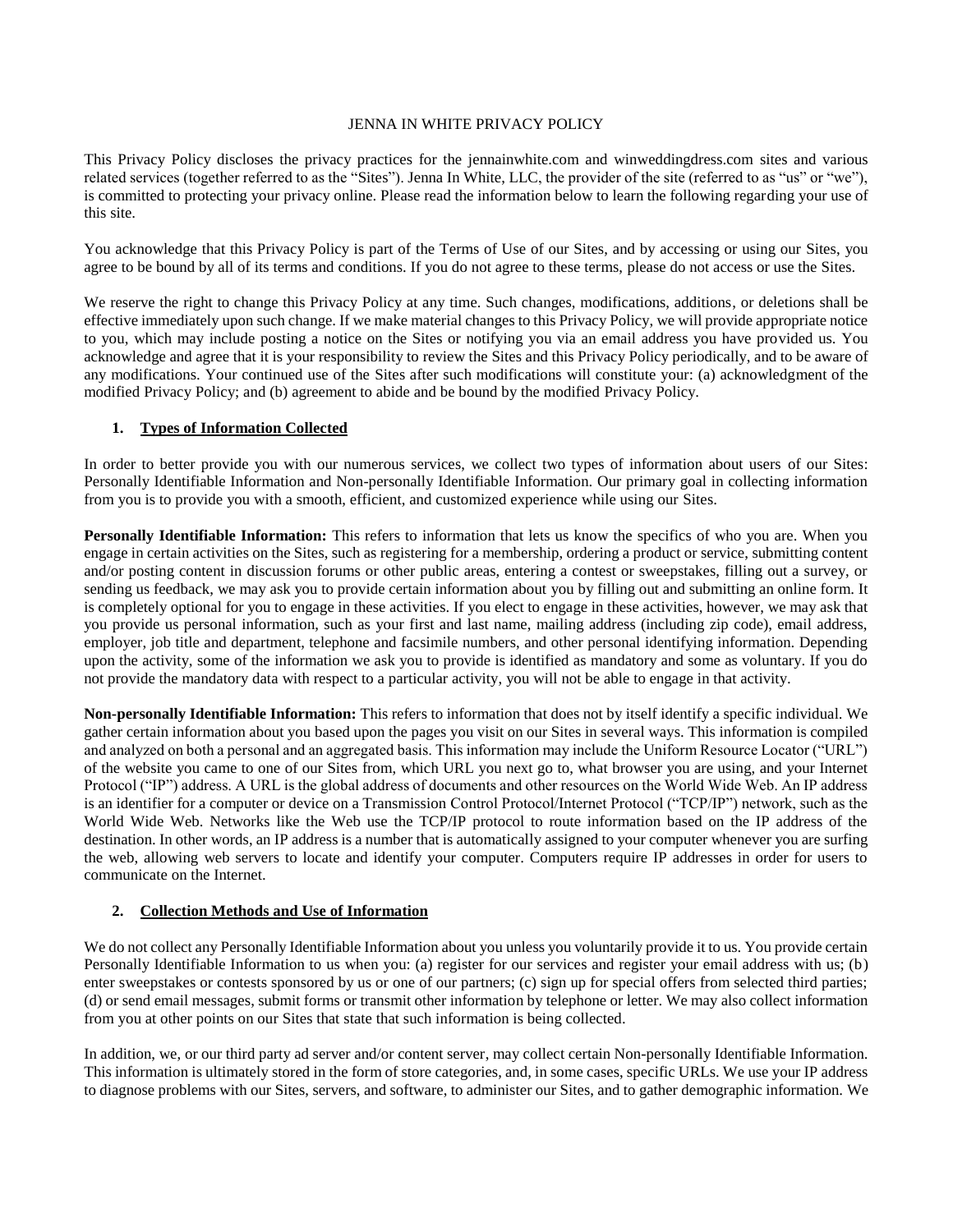may use third party ad servers, which will provide us with summary, but not individual, reports that will tell us how many ads were presented and clicked upon at our Sites.

We will primarily use your Personally Identifiable Information to provide our services to you, as required by our agreements with you. We will also use Personally Identifiable Information to enhance the operation of our Sites, fill orders, improve our marketing and promotional efforts, statistically analyze site use, improve our product and service offerings, and customize our Sites' content, layout, and services. We may use Personally Identifiable Information to: (i) deliver information to you and to contact you regarding administrative notices, (ii) run and publicize contests and sweepstakes, as well as their results, according to the Official Rules that we develop for such contests and sweepstakes, and (iii) resolve disputes, troubleshoot problems, and enforce our agreements with you, including matters relating to the Sites' Terms of Use and this Privacy Policy.

## **3. Release of Information**

We do not sell, trade, or rent your Personally Identifiable Information to others. We do provide some of our services through contractual arrangements with affiliates, services providers, partners, and other third parties, and, if you elect to receive information from or be contacted by one or more of our affiliates, service providers, partners, and other third parties, we may provide them with the Personally Identifiable Information you submit to us. We and our service partners use your Personally Identifiable Information to operate our Sites and to deliver their services. For example, we must release your address information to the delivery service to deliver products that you ordered; release pertinent information for partners assisting us in contests and sweepstakes; provide order information to third parties that help us provide customer service; and provide your contact information to a third party if you elect to learn more about their products or services.

We will encourage our service partners to adopt and post privacy policies. However, the use of your Personally Identifiable Information by our service partners is governed by the privacy policies of those service partners, and is not subject to our control.

Occasionally we may be required by law enforcement or judicial authorities to provide Personally Identifiable Information to the appropriate governmental authorities. We will disclose Personally Identifiable Information upon receipt of a court order, subpoena, or to cooperate with a law enforcement investigation. We fully cooperate with law enforcement agencies in identifying those who use our services for illegal activities. We reserve the right to report to law enforcement agencies any activities that we in good faith believe to be unlawful.

We may also provide Nonpersonally Identifiable Information about our customers' sales, traffic patterns, and related site information to third party advertisers, but these statistics do not include any Personally Identifiable Information.

## **4. Updating and Correcting Information**

We believe you should have the ability to access and edit the Personally Identifiable Information that you have provided to us when feasible. If we maintain user accounts, you may change any of your Personally Identifiable Information in your account online at any time by linking to your account in accordance with instructions posted on the Sites. You may also access and correct your personal information and privacy preferences by writing us at:

Jenna In White, LLC 2685 Coolidge Hwy. Berkley, MI 48072

Please include your name, address, and/or email address when you contact us.

We encourage you to promptly update your Personally Identifiable Information if it changes. You may ask to have the information on your account deleted or removed; however, because we keep track of past transactions, you cannot delete information associated with past transactions on the Sites. In addition, it may be impossible to completely delete your information without some residual information due, for example, to site backups.

## **5. User Choices on Collection and Use of Information**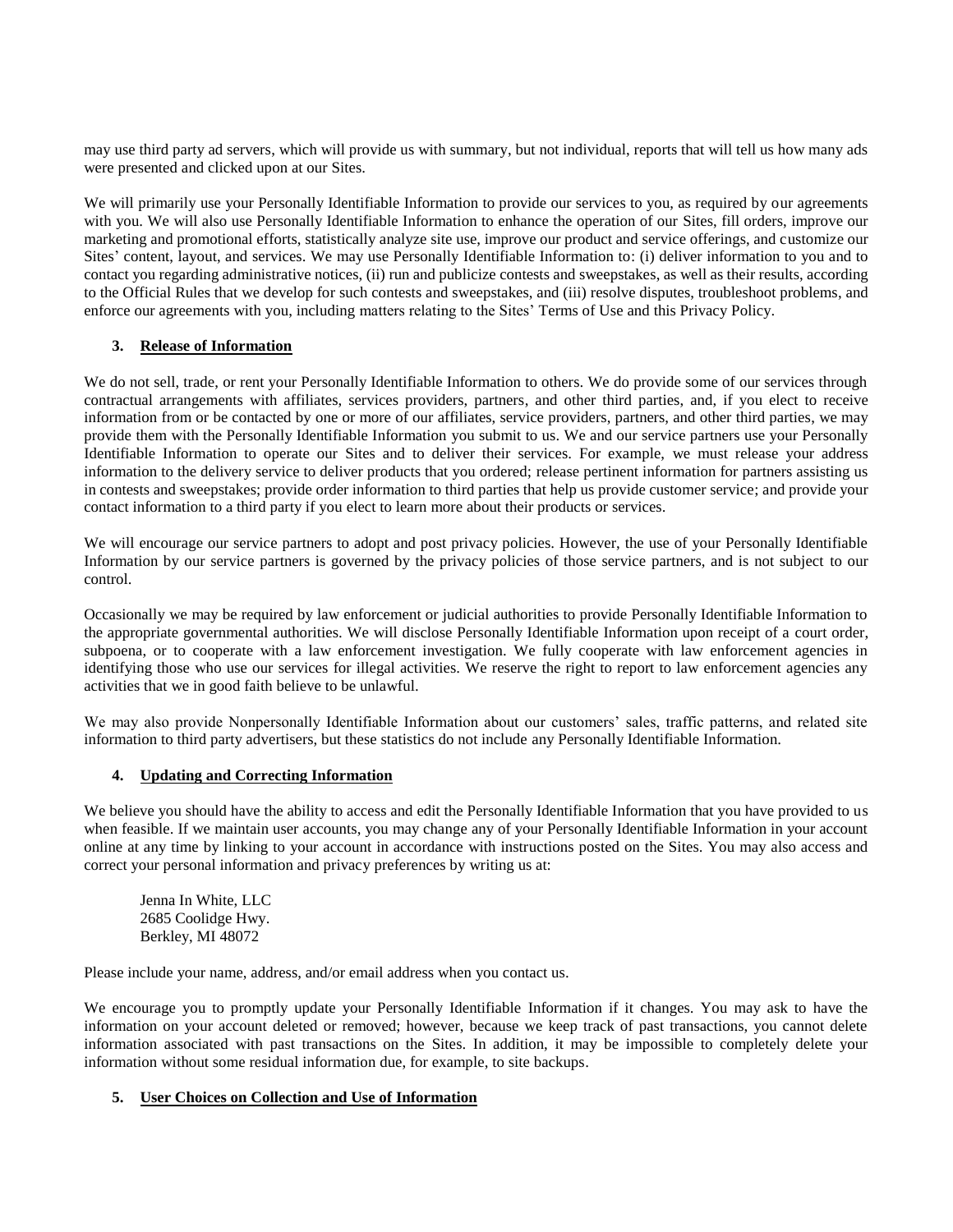We may, from time to time, call you or send you email regarding our products, services, contests, or sweepstakes. In addition, if you indicated to us when providing your information that you are interested in receiving offers or information from us and our partners or participating in contests, sweepstakes, or other events we are associated with, we or our partners may occasionally send you direct mail or call you about products and services or contests, sweepstakes, and events that we or our partners feel may be of interest to you. Only JIW (or agents working on behalf of JIW) and, as applicable, its partners, will send you these direct mailings or call you and only if you indicated that you do not object to these offers.

You also have choices with respect to cookies, as described below. By modifying your browser preferences, you have the choice to accept all cookies, to be notified when a cookie is set, or to reject all cookies. If you choose to reject all cookies some parts of our site may not work properly in your case.

## **6. Security of Information**

You can be assured that your Personally Identifiable Information at our Sites is secure, consistent with current industry standards. The importance of security for all Personally Identifiable Information associated with our user is of utmost concern to us. Your Personally Identifiable Information resides on a secure server that only selected JIW personnel and contractors have access to via password.

Unfortunately, no data transmission over the Internet or any wireless network can be guaranteed to be 100% secure. As a result, while we strive to protect your Personally Identifiable Information, you acknowledge that: (a) there are security and privacy limitations of the Internet which are beyond our control; (b) the security, integrity and privacy of any and all information and data exchanged between you and us through this site cannot be guaranteed; and (c) any such information and data may be viewed or tampered with in transit by a third party.

# **7. Cookies**

When you use our Sites, we will store cookies on your computer in order to facilitate and customize your use of our Sites. A cookie is a small data text file, which a website stores on your computer's hard drive (if your web browser permits) that can later be retrieved to identify you to us. Our cookies store randomly assigned user identification numbers and the country where you are located. The cookies make your use of the Sites easier, make the Sites run more smoothly, and help us to maintain the security of our Sites. You are always free to decline our cookies if your browser permits, but some parts of our Sites may not work properly in that case.

We may use an outside ad serving company to display banner advertisements on our Sites. As part of their service, they will place a separate cookie on your computer. We will not provide any third-party ad server with any of your Personally Identifiable Information or information about your purchases. We and our third party ad server will collect and use Non-personally Identifiable Information about you, such as your IP address, browser type, the server your computer is logged onto, the area code and zip code associated with your server and whether you responded to a particular ad. Other advertisers may also place banner ads on our site in the same manner as above, but we will not disclose any Personally Identifiable Information to them.

## **8. Privacy Policies of Third Party Sites**

Except as otherwise discussed in this Privacy Policy, this document only addresses the use and disclosure of information we collect from you. Other sites accessible through our Sites have their own privacy policies and data collection, use, and disclosure practices. Please consult each site's privacy policy. We are not responsible for the policies or practices of third parties. Additionally, other companies that may place advertising on our Sites may collect information about you when you view or click on their advertising through the use of cookies. We cannot control this collection of information. You should contact these advertisers directly if you have any questions about their use of the information that they collect.

## **9. Opt-Out Policy**

If at any time you do not wish to receive offers and e-mails from us, we ask that you tell us. You may remove your name from our mailing list by sending us an e-mail addressed to jenna@jennainwhite.com and indicating in the subject line "No Offers or